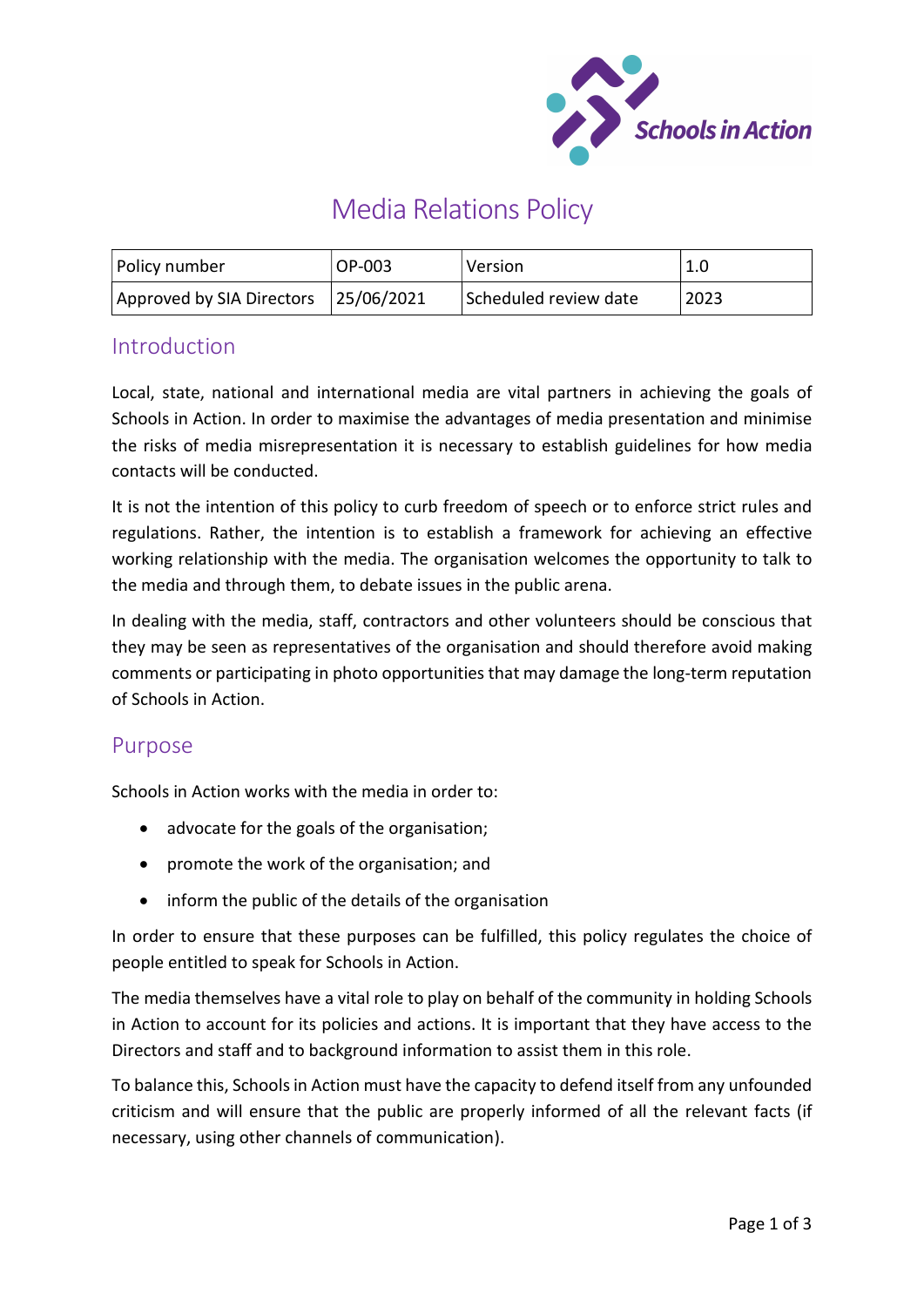

It is the responsibility of all staff and volunteers to ensure that effective media relations are maintained in order to achieve the aims of Schools in Action. Naturally, in doing this, certain legal constraints might apply (e.g. not making comment on current court cases, especially those before a jury).

This policy deals with the day-to-day relationship between Schools in Action and the media and does not address how the organisation will work with the media in a crisis. Refer to Critical Incident Communication Policy.

## **Policy**

\

Schools in Action operates on the values of:

- Being Healthy;
- Safety;
- Respect;
- Integrity;
- Transparency; and
- Excellence

Schools in Action's relationship with media will operate with the following key themes:

Honesty: The organisation will never knowingly mislead the public, media or staff on an issue or news story.

**Transparency:** The organisation will promote openness and accessibility in our dealings with the media, whilst complying with the law and maintaining confidentiality when appropriate.

Clarity: All communications with the media will be written in plain English

Balance: Information provided to the media by Schools in Action will as far as humanly possible be objective, balanced, accurate, informative and timely.

Schools in Action should seek to establish and maintain a good and open relationship with the media. It is important that the organisation works with the media to communicate important public information messages about its work and its goals.

However, contact concerning any significant matter in the name of or on behalf of Schools in Action should only be made by the Directors.